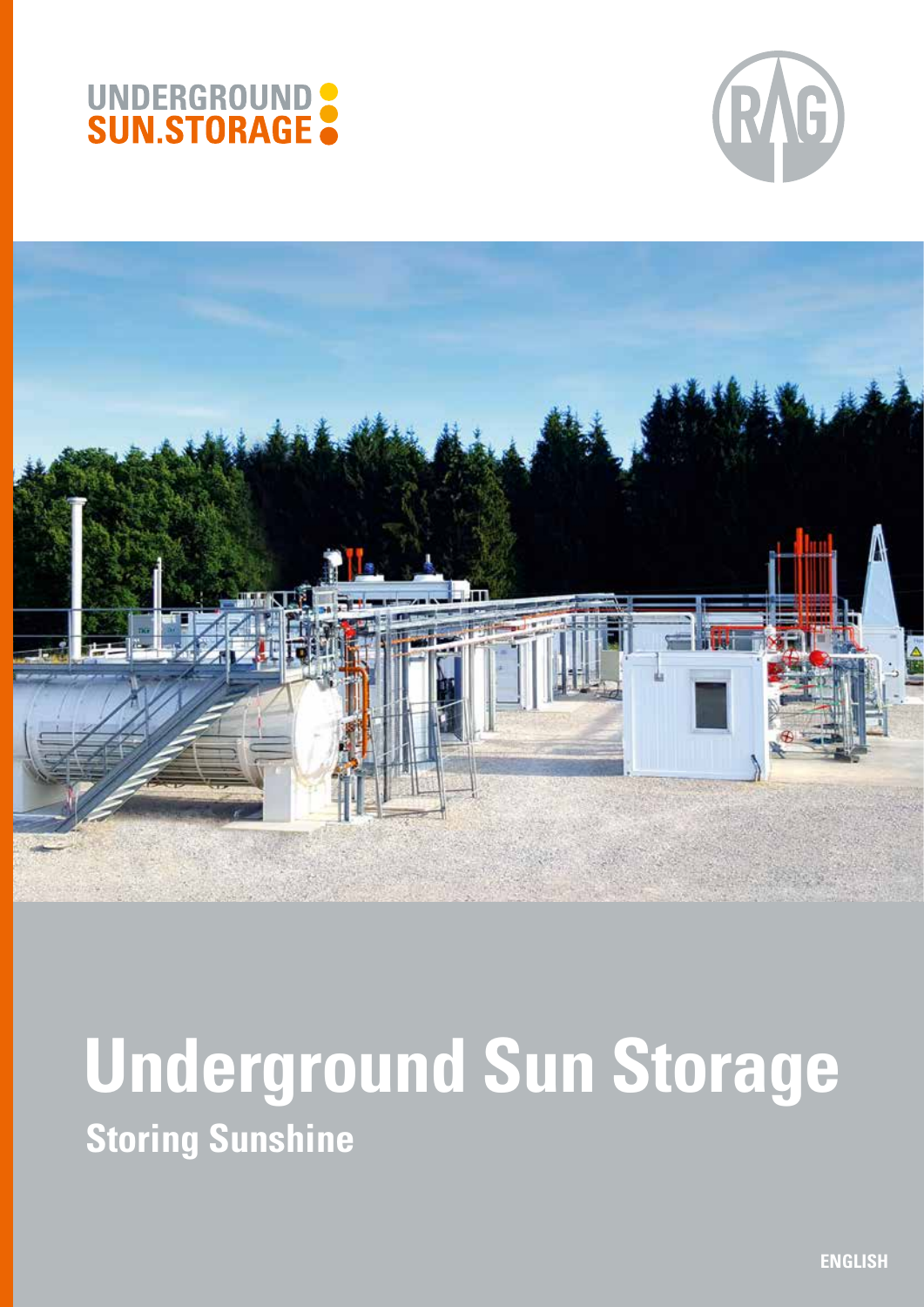# **Contents**

**ASSA** 

One of the keys to RAG's success over its 80-year history has been the company's commitment to ongoing research and development.

Based on the foundations of our core business, oil and gas exploration and production, RAG is now the fourthlargest natural gas storage operator in Europe.

The importance of large, efficient energy storage facilities to security of supply has become even clearer in light of the rapid expansion of renewable energy in Europe – technologies that we see ourselves as a partner to.

Solar and wind power output is erratic because of changing weather conditions, meaning that generation cannot be adjusted in response to demand as is the case with conventional power stations. In some parts of Europe, such as the north of Austria's Burgenland province, on windy days the amount of power generated by wind farms is already well in excess of demand. With wind and solar generating capacity growing, energy storage is becoming an increasingly pressing issue. And even Austria's pumped storage plants in the Alps are no longer sufficient to meet this need.

Power to gas has been widely discussed as a potential solution to the storage problem for some time. The technology uses surplus solar and wind power to split water into oxygen and hydrogen. The hydrogen can then either be directly injected into the gas grid, or con verted into methane – the main constituent of natural gas – by means of a methanation process using carbon dioxide. At present direct hydrogen admixture is still the more economic option, due to its higher efficiency and the shortage of suitable sources of carbon dioxide. However, up to now there has been no research into the effects of hydrogen on the storage capacity employed by natural gas infrastructure - the underground storage facilities.

A consortium led by RAG has addressed this issue, and is carrying out research into underground storage of a mixture of hydrogen and synthetic methane in the test facility that has now opened.

The project was designated a lead project by Austria's Climate and Energy Fund after the first call for contribu tions to the 'e! mission.at 2012' programme.

*"Gas can be transported in large quantities safely and out of sight via existing underground infrastructure, and held in environmentally friendly natural gas storage facilities that are also already in place. Austria's geology is ideal for underground storage, so the country is able to make a major contribution to security of supply."*

> *Markus Mitteregger, Chief Executive Officer, RAG*

#### 3 Foreword

- 4 Underground Sun Storage storing energy from wind and solar power below ground
- **6** Focus areas
- 8 Schematic representation of an underground solar energy storage facility
- $10$  Wind + sun = gas
- 12 Project partners
- 14 Cooperation Partners
- 15 Contact

# Foreword

## Unique research project to investigate underground storage of wind and solar energy



Markus Mitteregger, Chief Executive Officer



Stephan Bauer, Project Manager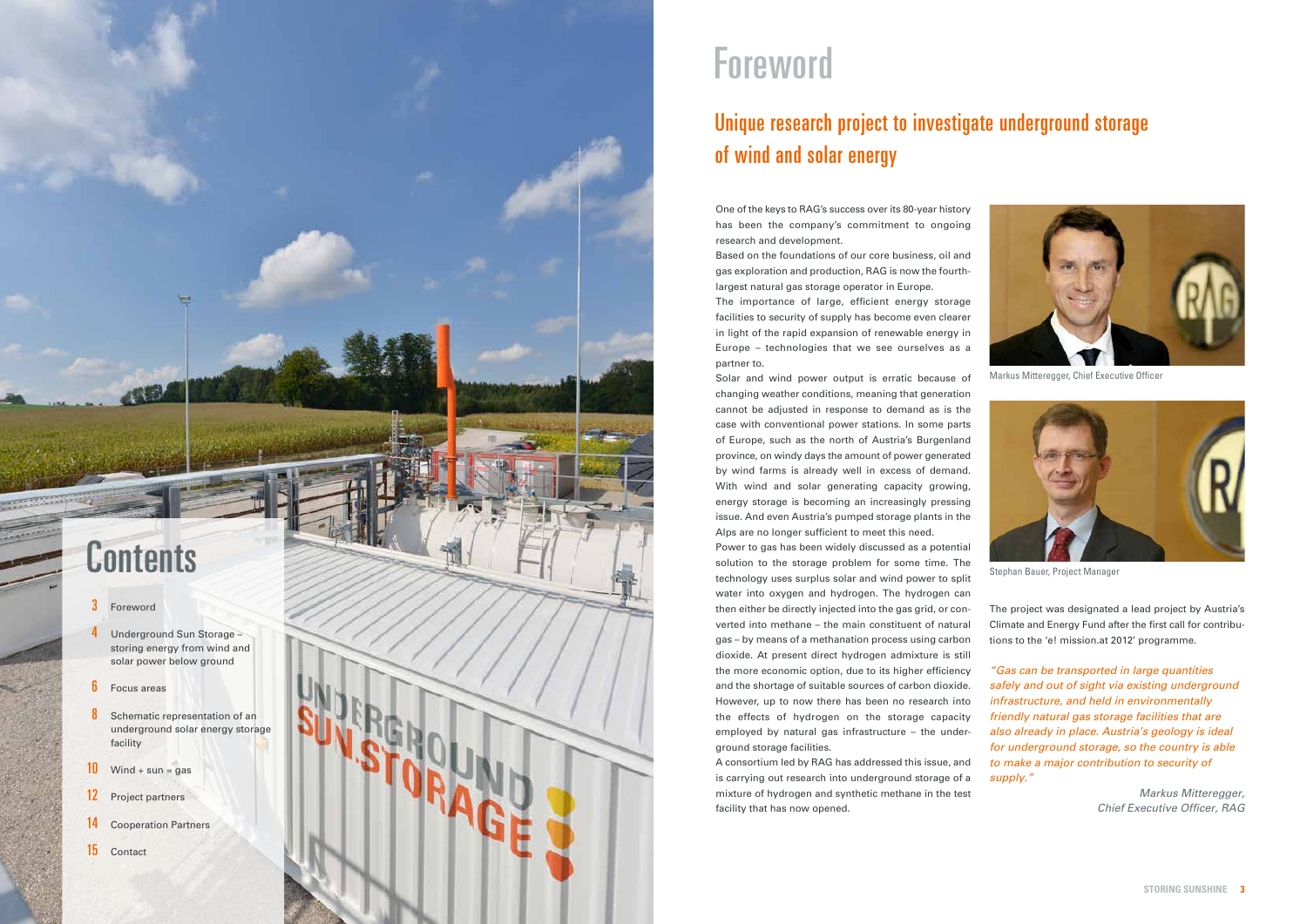the natural gas infrastructure tolerates hydrogen. These have already shown that the existing infrastructure seems to cope well with hydrogen content of up to 10%.

Whether underground gas storage reservoirs can tolerate hydrogen is still unclear, and that is the main focus of this groundbreaking project. If the results are positive, the role of such facilities and their enormous storage capacity (more than 8 billion cu m in Austria, equivalent to 92,000 GWh) in the energy system of the future will change significantly, since they can be used to store and balance out supplies of renewable energy. Within this lead project, we are attempting to demonstrate the ability of underground storage facilities to tolerate hydrogen content of up to 10% in gas, so that they do not have to limit the potential of the network as a whole.

To achieve this aim, the project comprises laboratory experiments, simulations and a field trial conducted on an industrial scale at an existing storage reservoir with similar characteristics to Austria's large storage facilities. The tests are being accompanied by a risk assessment, a life cycle assessment, and an analysis of the legal and economic framework conditions. Simulation tools developed in the project will be calibrated by collating the results from the laboratory tests, simulations and the field trial. The goal is to enable similar investigations for many other storage facilities, all over the world.



# Underground Sun Storage – storing energy Whether underground gas storage reservoirs can<br>tolerate hydrogen is still unclear, and that is the main Pumped storage vs. Gas storage from wind and solar power below ground

Finding a solution to the question of storing renewable energy is the key to maximising its contribution to the energy mix and achieving a substantial reduction in carbon dioxide emissions. In terms of the strategic

development of energy systems for the future, the results of the pilot will be hugely significant for companies, political decision-makers and public authorities.

At present, the principal method available for storing large amounts of energy in the electricity grid is pumped storage. Austria's pumped storage power stations can store the electricity demand of 4,600 households (based on average annual consumption), and inject power into the grid when needed. The quantity of energy stored in RAG'S gas storage facilities alone is more than 400 times that amount.

## Harvesting, storing and supplying solar energy: an unprecedented pilot project run by RAG is currently testing this groundbreaking approach to energy production and storage.

Storage of hydrogen produced using solar energy is being trialled at a small depleted gas reservoir in Pilsbach, Upper Austria.

Energy from renewable sources that can be retained thanks to storage offers the only straight replacement for conventional energy – and Austria's gas storage facilities provide the necessary infrastructure. The project is being financed by Austria's Climate and Energy Fund.

#### **Project outline**

In most cases, energy from renewable sources lacks flexibility. Neither wind nor solar power can be controlled to meet actual energy demand. But the electricity

grid cannot store energy, so grid operators have to adjust generation precisely to demand. If it were possible to store large amounts of power and inject it back into the grid when needed, generation would no longer be tied to demand. That is why huge energy storage facilities are essential in a world that relies on renewables. In nature, carbon and hydrogen have evolved as primary sources of energy, and the main substances in which energy is stored. We have taken this process as a model and imitated it with power to gas technology. Using electrolysis, excess energy generated from renewables is transformed into hydrogen, which can be stored in the natural gas network. A range of tests are being conducted to investigate how



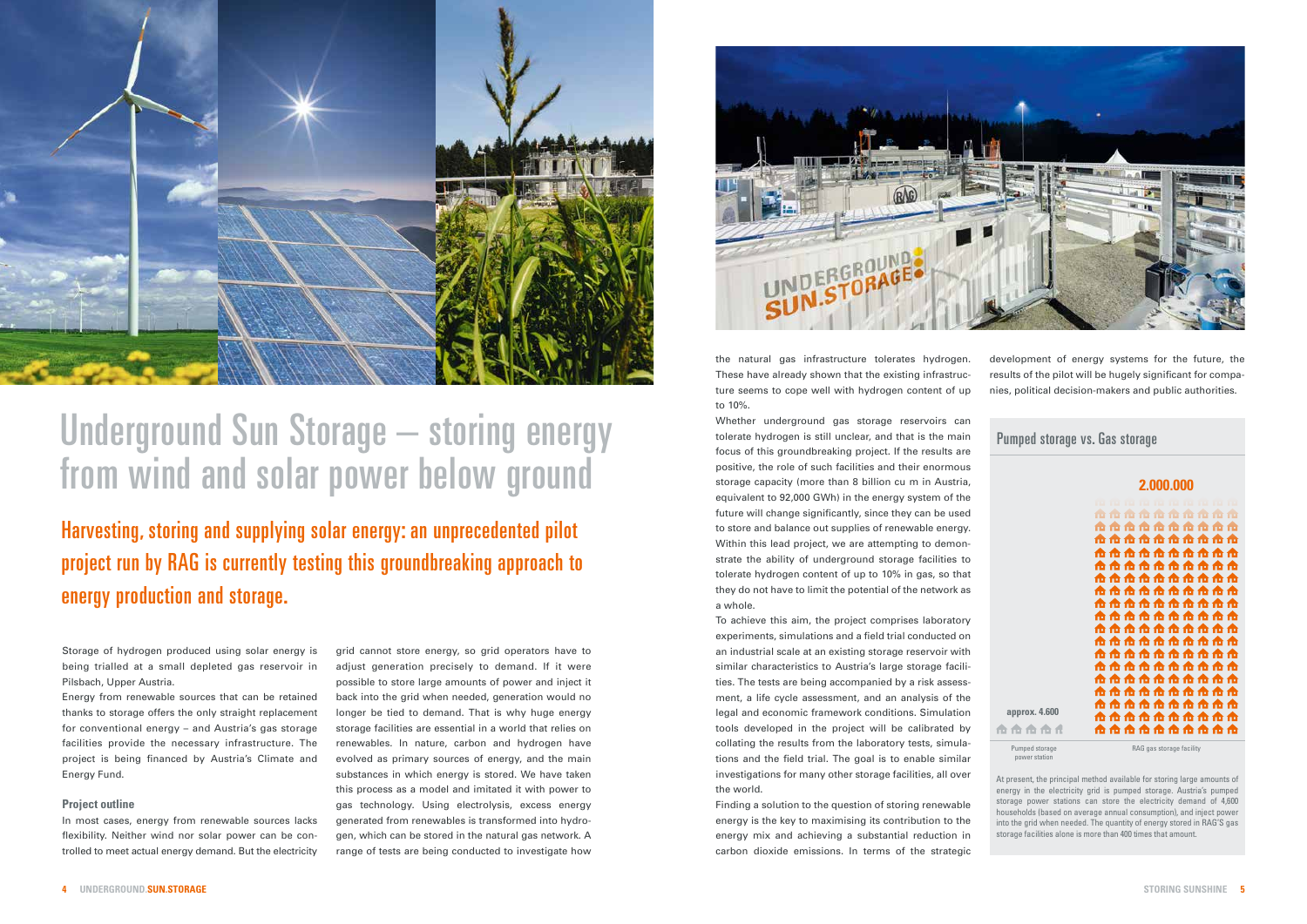# UNDERGROUND SUN.STORAGE

# Focus areas

This package comprises the design and construction of a pilot facility for in-situ testing of the storage of hydrogen-methane mixtures at an actual storage reservoir. The planned test facility must also be capable of demonstrating the power to gas principle, including its application to energy storage.

### Work package 8: Operation of the Testbed

### Work package 9: Risk and Life Cycle **Assessment**

TFA

The objective of this work package is to carry out a field trial of storage of hydrogen-methane mixtures at an actual storage reservoir, located 1,000 m below ground. Gas flow rates and gas composition will be measured throughout the trial and balanced out on withdrawal. Microbial analysis and corrosion tests will also be conducted during the trial, and the membrane module produced by Axiom will be tested under real operating conditions.

Work package 10: Economic and Legal **Assessment** 

A comprehensive assessment of the risks associated with combined methane and hydrogen storage will be performed, as well as an evaluation of projected economic and environmental performance of the pilot project over its entire life cycle.









**MONTAN** 

#### Work package 5: Materials and Corrosion

This work package involves conducting laboratory tests to determine whether admixture of hydrogen results in corrosion of the steel grades typically used in the storage facility under normal operating conditions, and whether there is a possibility of changes occurring in the cementation of the storage wells.

The tasks involved in this work package include managing communications between the various work packages, organising the public relations effort, disseminating the research findings, communicating with funders and reporting on the project.

#### Work package 2: Geochemistry and Reactive **Transportmodelling**



The Energy Institute at the Johannes Kepler University Linz is leading this work package, and execute it in cooperation with Verbund and RAG. The economic assessment involves looking at the various potential applications of the storage technology in the context of overall power to gas systems, so as to arrive at a range of different market roles and combinations of business models. The work will also include analysing the existing legal system with a view to identifying obstacles to the technology and proposing future improvements to the legislative framework.



#### Work package 6: Hydrogen Separation

Work in this package forms the basis for setting up a pilot plant to separate hydrogen from natural gas mixtures using membrane permeation. Numerical models and laboratory-scale experiments will provide support for configuration of the high pressure membrane module, and selection of the right membrane type for the separation process.

∦axiom

#### Work package 7: Design and Construction of the **Testhed**

A work plan divided into ten work packages has been developed to formulate and answer the research questions raised by this project.

#### Work package 1: Project Management

This package investigates whether hydrogen admixture would lead to changes in the chemistry of the reservoir rock and fluids. Another research focus is reactive transport modelling. The work will be based on laboratory experiments and simulations.



Work package 4: Demixing Natural Gas and Hydrogen

The aim of this work package is to characterise the behaviour of the natural gashydrogen mixture under static and dynamic reservoir conditions. Potential demixing processes are being investigated, and here, too, laboratory experiments are employed.



Work package 3:

#### Microbial processes in Hydrogen exposed Reservoirs

Tests in this work package will deliver insights into microbiological transformations in the natural gas storage facility. Molecular biology techniques will be used to characterise microorganisms in formation water in the reservoir. A variety of gas mixtures (comprising methane, hydrogen, carbon dioxide and sulphur compounds) are being applied to core samples from the reservoirs in lab reactors, with gas components and pressure changes measured at regular intervals. The findings will provide information on the impact of



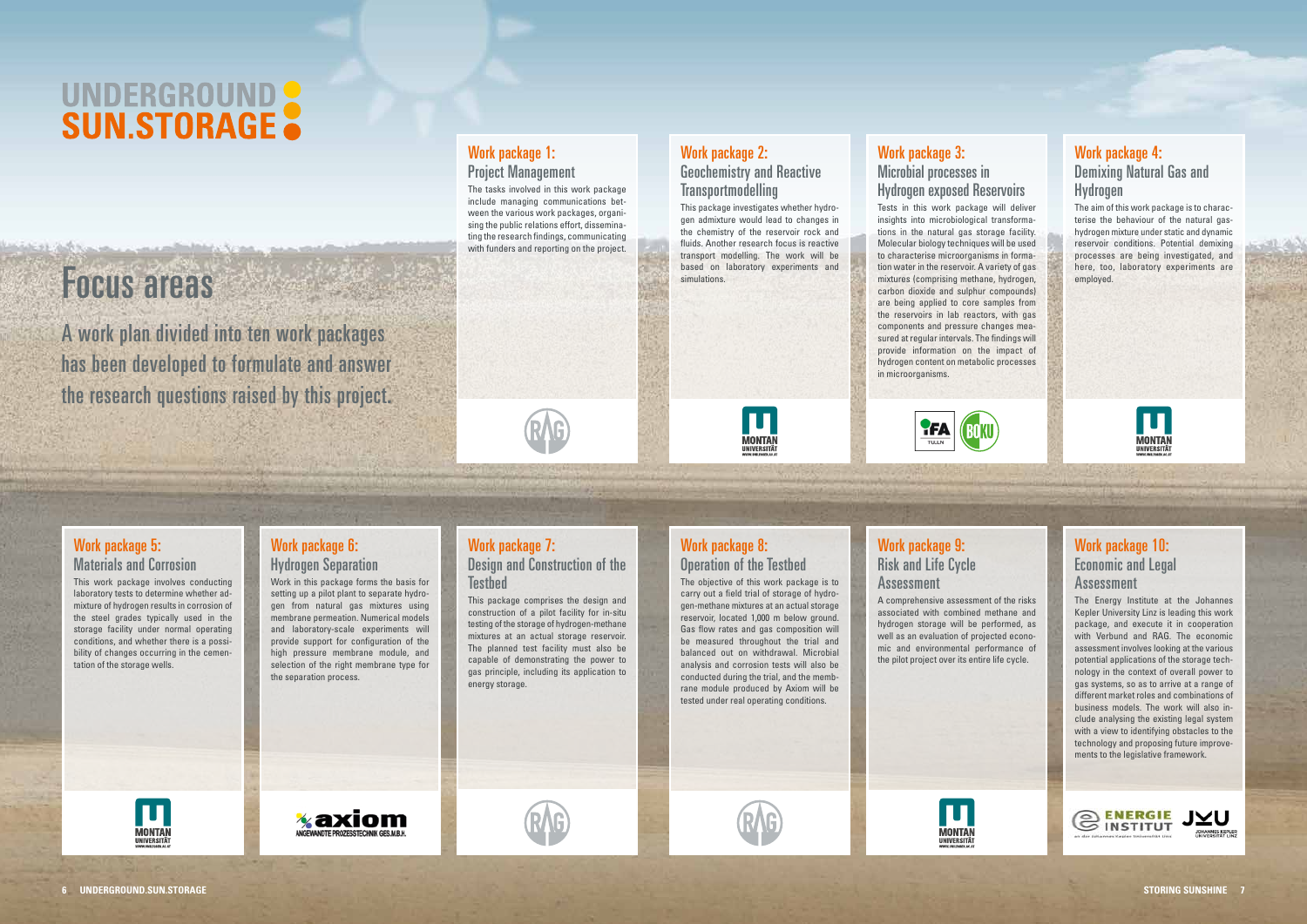# Schematic representation of Underground Sun Storage

### 01. Electrolysis

The resulting overall redox reaction is: 2 H<sub>2</sub>O(I)  $\frac{1}{\text{electrolysis}}$  2 H<sub>2</sub>(g) + O<sub>2</sub>(g)

In this process, electricity is used to produce hydrogen. After the well water is purified in the reverse osmosis plant, it is split into hydrogen and oxygen by applying a direct current. The hydrogen is dried and mixed with natural gas, before the mixture is directed to the compressor station. The oxygen is released into the atmosphere as a by-product.

Electrolysis of water comprises two half reactions, which take place at the two electrodes, the cathode and the anode.

At the cathode:  $2 H_2O + 2 e^ \rightarrow H_2 + 2 O H$ At the anode: 6 H<sub>2</sub>O  $\rightarrow$  O<sub>2</sub> + 4 H<sub>3</sub>O + + 4 e-

The Underground Sun Storage project uses alkaline water electrolysis, where potassium hydroxide is added to enhance the conductivity of the water and boost process efficiency.

### 02. Membrane module

Hydrogen and natural gas can be separated again in the membrane plant. The membranes used are about 100 times more permeable for hydrogen than they are for methane. This separation concept enables the natural gas to be conditioned and the hydrogen to be recovered in one step.



### 03. Compressor station

A compressor station is needed to bring the methanehydrogen mixture to the required pressure before it is introduced into the storage reservoir. The planned maximum storage pressure is 80 bar.

### 04. Solar flower

The sunflower-shaped photovoltaic plant provides part of the power required to produce the hydrogen. It is intended to symbolise the fact that storing renewable energy is the main focus of this project.

#### 05. Control centre and measurement station

All information flows to the control centre, where measurement data are processed and dispatched for evaluation. Under normal operating conditions, the facility runs autonomously, and is monitored from RAG's offices in Gampern. Staff are only required on-site for a changeover from injection of gas to withdrawal, or under special circumstances.

### 06. Wellhead

Gas is conveyed to the wellhead and injected into the natural rock formations via the well.

### 07. Well

Injection and withdrawal take place via the well.

### 08. Reservoir

Millions of years ago, natural gas reservoirs formed in the pores of sandstone, sealed beneath layers of clay over 100 m thick. They offer space to store large amounts of energy sustainably, safely and out of sight.





#### Technical specifications of the facility

| <b>Reservoir</b>    |                 |
|---------------------|-----------------|
| Max. pressure       | 80 bar          |
| Temperature         | 34 °C           |
| Depth               | $1,027 \; m$    |
| Working gas volume  | $1.8$ mn cu m   |
| Reservoir volume    | 6.0 mn cu m     |
| <b>Electrolysis</b> |                 |
| Power               | 600 kW          |
|                     | 120 cu m $H2/h$ |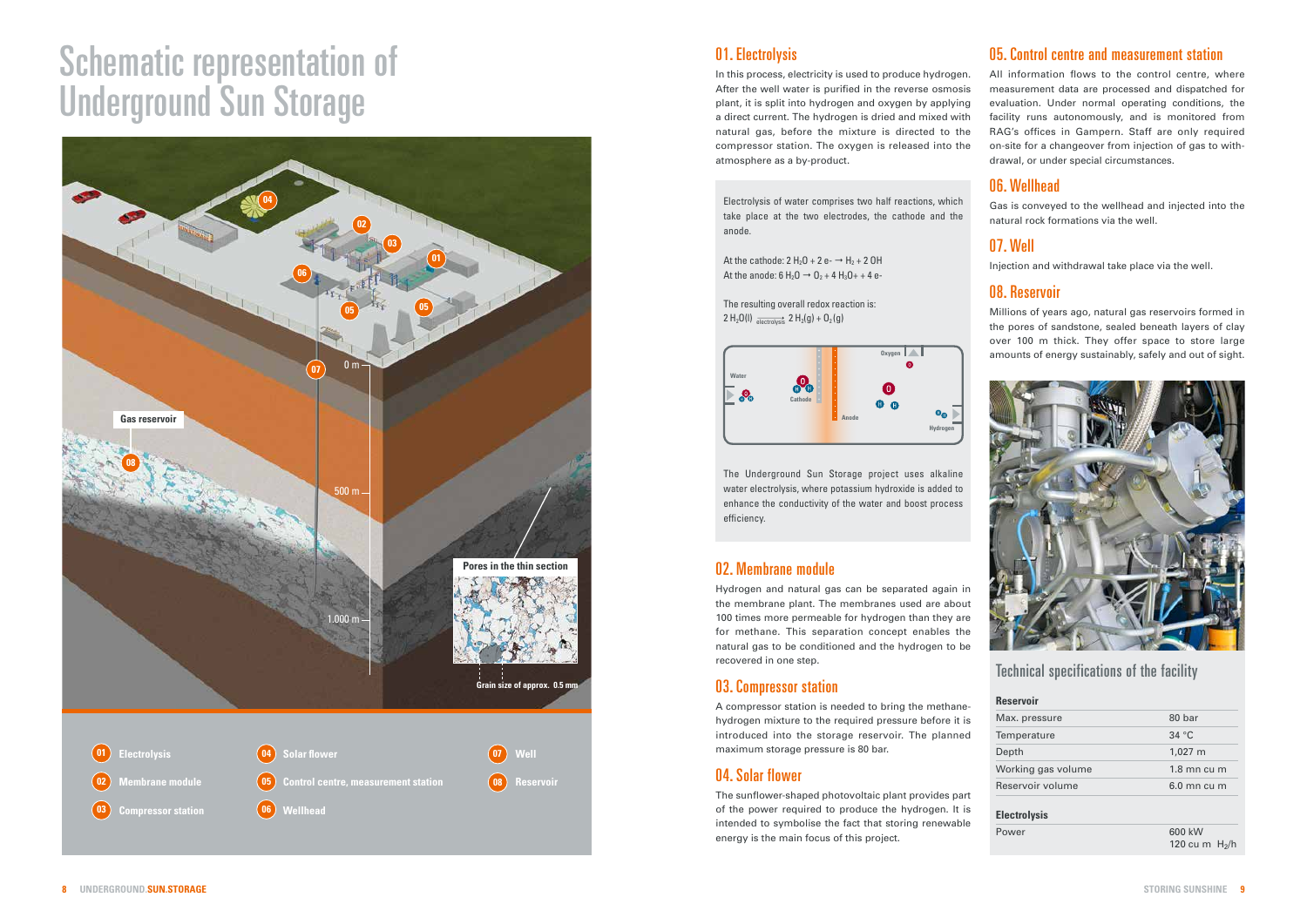#### **Eco-friendly technology**

Secure, long-term energy supplies that are economically viable, environmentally sustainable and socially responsible are a high priority on the European political agenda, as is reducing the continually growing dependency on energy imports.

Energy companies and research institutes in Austria and Germany are working flat out on new approaches to large-scale electricity storage. The power to gas strategy is particularly promising. This involves converting renewable electricity into gas and using existing gas infrastructure to transport and store it.

**The principle behind this new, environmentally friendly technology could hardly be simpler. Surplus solar and wind power is used to split water into oxygen and hydrogen by means of electrolysis. The hydrogen can then be stored for later use, for example as primary energy in fuel cells. But a further step is also possible: in methanation, the hydrogen is reacted with carbon**  dioxide (CO<sub>2</sub>). The CO<sub>2</sub> can be drawn from the **atmosphere or it can come from a biogas or industrial plant. The product of the process is renewable synthetic natural gas.** 

Methane is the main constituent of natural gas, making up as much as 98% of its content. It can be injected into the gas grid and used in the same way as conventional natural gas to fuel domestic space, for water heating and industrial processes, as a renewable fuel for gas-powered vehicles, or alternatively for gas-fired electricity generation. The process gives rise to no emissions apart from the oxygen released when the water is split. Today the efficiency of the conversion process is already about 60% – a big step forward in view of the fact that surplus electricity is often not used at all owing to the lack of storage capacity, and instead wind turbines are idled or whole wind farms taken off the grid. If the hydrogen can be used directly, the efficiency rate is even higher.

#### **Using existing gas infrastructure**

Thanks to electrolysis and methanation, electricity can be converted into hydrogen and into natural gas, making large-scale power storage possible for the first time. The process solves one of the biggest problems posed by electricity storage – shortage of space. It means we can simply turn to existing natural gas infrastructure, in the shape of the pipeline grid and large storage facilities. Instead of developing and rolling out expensive and elaborate new storage technologies, the power would be transformed into synthetic natural gas and stored in depleted gas reservoirs.

*"Europe is committed to renewables, but we need reliable energy supplies around the clock. Gas can pull that off. Cutting edge power to gas technology has the potential to make transporting and storing solar and wind energy affordable, which would make them constantly available. The infrastructure is already in place – we have the pipelines and storage facilities to do the job."*

> *Markus Mitteregger, Chief Executive Officer, RAG*

# $Wind + Sun = Gas$

## This is the equation behind power to gas, an innovative technology that forms the basis for the Underground Sun Storage research project.

Power to gas could hold the key to affordable transportation and storage of large quantities of solar and wind energy, making it available around the clock. Sometimes the wind does not blow or the sun goes in, while at other times surplus power is produced. For their share of the energy mix to keep on growing over the long term, renewables need a means of compensating for fluctuations in output.

#### **Huge potential**

Intermittent renewable electricity output is not the only problem. Something will also have to be done with all the excess power generated by giant wind and solar parks at times when demand is low. This surplus energy needs to be stored so that it can be made available

during peak periods. If we want 100 percent of the electricity generated in Austria to come from renewable sources, we will need storage with capacity over 100 times greater than the potential offered by pumped storage. (Source: Vienna University of Technology, ESEA/EA (ed.): 'Super-4-Micro-Grid', research project final report, Vienna 2011). The combined capacity of pumped storage plants and battery storage used to date is far from sufficient. Additionally, such facilities can only release electricity. The answer is gas. Besides power generation, it can also be used for heating, in vehicles and as a raw material. The gas transportation and storage infrastructure in place has all the makings of a storage system for green power.





#### **Gas storage facilities are the solution to renewable energy storage**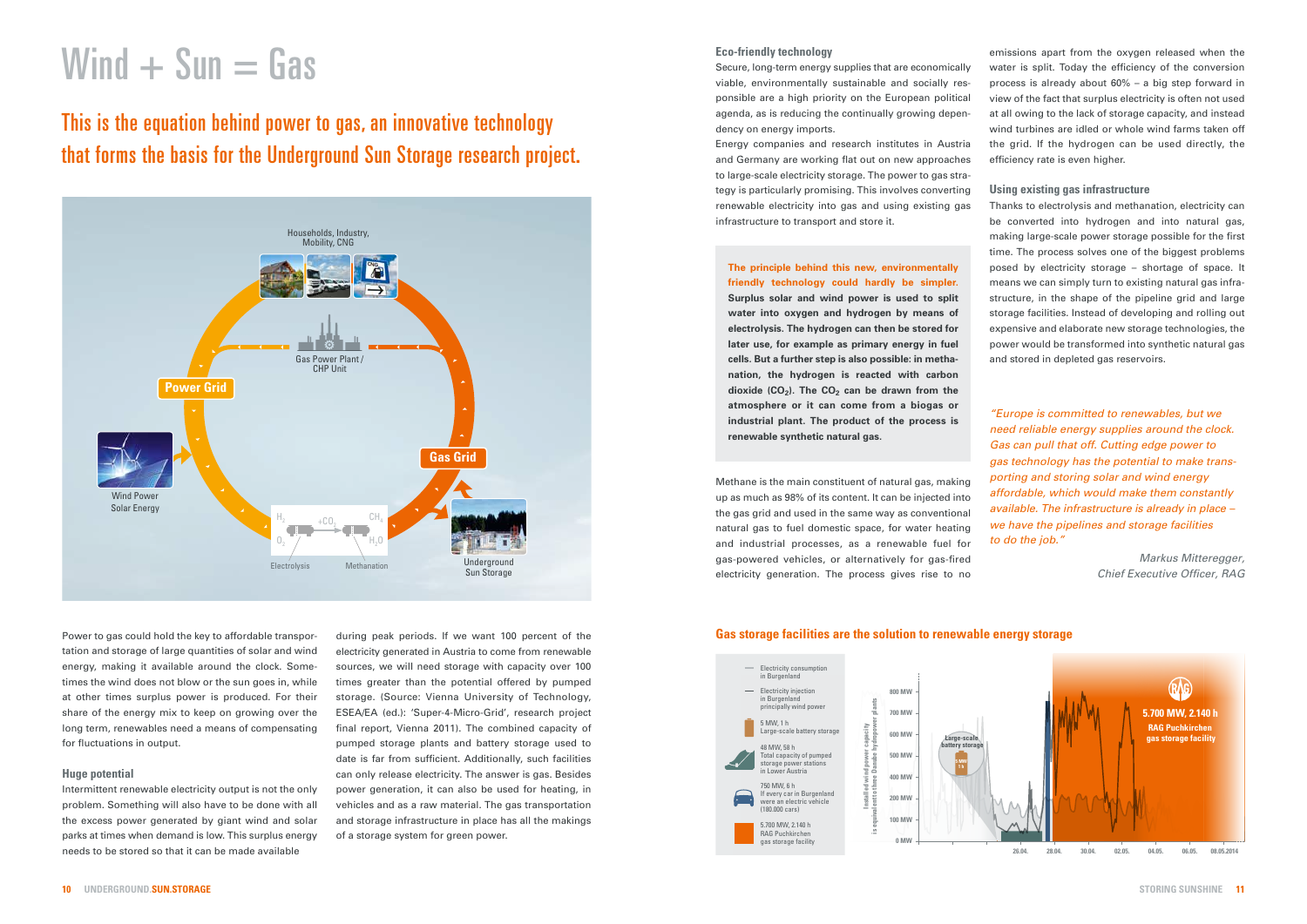![](_page_6_Picture_22.jpeg)

**Rohöl-Aufsuchungs Aktiengesellschaft** (RAG) is Austria's oldest oil and gas exploration and production company. One of its core business activities is energy storage. RAG has developed and operates its own storage facilities at Puchkirchen and Aigelsbrunn. A joint venture between RAG, Gazprom and Wingas operates the Haidach gas storage facility, and another, with E.ON Gas Storage, runs the 7Fields storage facility. Both facilities straddle the border between the provinces of Salzburg and Upper Austria.

Through its own storage capacity, which now totals about 5.8 billion cubic metres, and its activities as an operator, RAG makes a major contribution to security of supply in Austria and Central Europe as a whole. RAG is currently the fourth biggest gas storage operator in Europe.

The company sees itself as a partner for renewables and also develops geothermal energy projects.

**RAG's role in the Underground Sun Storage project:**  RAG is the lead company and biggest investor in the group that is undertaking this pioneering project. The experienced RAG staff on the Underground Sun Storage project team provide access to the company's extensive expertise in developing and commissioning underground storage facilities.

RAG will mainly be concerned with developing, building and operating an experimental facility for underground storage of renewable energy converted into a mixture of methane and hydrogen. Experts from RAG are also involved in all of the other work packages that make up the project. They are assisting with the provision of test materials, and verification of the relevance of the laboratory tests and simulations to real-life reservoir conditions.

![](_page_6_Picture_7.jpeg)

#### **Montanuniversität Leoben (University of Leoben)**

As the leading academic project partner, the University of Leoben will contribute fundamental research and simulations. It will use laboratory experiments and proprietary simulation software to investigate the geochemistry and model the reactive transport processes concerned. Possibilities for de-mixing hydrogen and natural gas will be tested in long-term experiments on a set of three pressurised reactors filled with porous materials. The influence of the hydrogen-methane mixture on the properties of the materials used in pore storage facilities (cement and various grades of steel) will also be examined in laboratory experiments. In addition, a risk assessment will be performed to identify and evaluate the potential risks of underground hydrogen storage. Finally, a life cycle assessment will determine the environmental impacts of viable hydrogen storage scenarios.

![](_page_6_Picture_12.jpeg)

#### **University of Natural Resources and Applied Life Sciences, Vienna**

#### **Department for Agrobiotechnology, IFA Tulln Institute of Environmental Biotechnology**

The institute's Geobiotechnology and Chemodynamics working group under Prof. Andreas P. Loibner brings microbiology expertise to the project, offering extensive experience in the scientific description of microbial consortia and their metabolic capabilities. Research is carried out into microbial processes that take place underground, which are then evaluated in terms of their potential commercial use. As part of the Underground Sun Storage project, the group is examining microbial communities in natural gas storage facilities, and assessing microbial changes in the gas and in storage reservoirs following the addition of hydrogen. Insights gained from laboratory experiments (work package 3) will feed into implementation of the field trial (work package 8).

![](_page_6_Picture_16.jpeg)

# Project Partners

![](_page_6_Picture_1.jpeg)

**Role of the Energy Institute at the JKU Linz in the Underground Sun Storage project:** The Energy Institute is responsible for the economic, systems analysis and legal research related to the Underground Sun Storage project. Legal analysis is required to establish how existing legislation may apply to storing hydrogen underground and, once the findings of the technical tests are available, to draw conclusions as to the need for any changes in the law. The economic and systems analysis is intimately connected with an examination of the technical aspects of the project. This project component will consist of detailed investigations of means of integrating the technology within the existing industrial and economic environment, and an assessment of these options, as well as the likely systemic effects of the technology, based on the outcomes of technical and commercial analyses. A range of alternative solutions will also be considered as part of the economic and systems analysis.

![](_page_6_Picture_18.jpeg)

**Axiom Angewandte Prozesstechnik** was founded in 1992 as a specialist in industrial applications of membrane technology. Besides employing reverse osmosis technology in water purification projects, Axiom carries out intensive research into gas permeation technology, and has secured numerous patents.

In a joint research project with Vienna University of Technology's Institute of Chemical Engineering, Axiom developed new applications for membrane gas separation. These included the recovery of helium and hydrogen, the separation of carbon dioxide from natural gas, as well as biogas treatment. Axiom has steadily extended this area of its expertise, and has applied it with great commercial success, becoming a major supplier for the membrane gas separation process and a leading innovator in the field. Axiom sees membrane technology as one of tomorrow's key technologies.

.

**VERBUND** is Austria's leading power company and one of Europe's largest producers of hydroelectricity. The company was established in 1947 in Vienna and has operations in power generation, transmission, trading and sales. Verbund has been a listed company since 1988, and is 51% government-owned.

Approximately 90 percent of its electricity comes from climate-friendly hydropower, making Verbund a reliable supplier of clean energy in Austria and Germany. The remainder of the generation mix comprises wind power and solar thermal installations generating heat and power.

**Verbund's role in the Underground Sun Storage project:**  The energy sector is currently in the throes of a massive transition. Long established structures, based on central generators and decentralised consumers, are disintegrating. Decentralised power generation is gaining ground, at the expense of the traditional business model whereby energy is delivered to consumers. This is affecting the entire energy system, including the power generation mix, the networks that locally produced energy is increasingly being fed into, and the attitudes of consumers, who are becoming keen to produce and store their own energy. Larger-scale consumers, boasting increasingly mature technology, from heat pumps and photovoltaic arrays to local battery storage systems and electric vehicles, are also entering the picture. In collaboration with the Energy Institute at the Johannes Kepler University Linz, Verbund is examining the economic implications of power to gas as part of the Underground Sun Storage project. A range of application scenarios will be explored and assessed.

![](_page_6_Picture_26.jpeg)

The project is being financed by Austria's Climate and Energy Fund as part of its energy research programme.

![](_page_6_Picture_9.jpeg)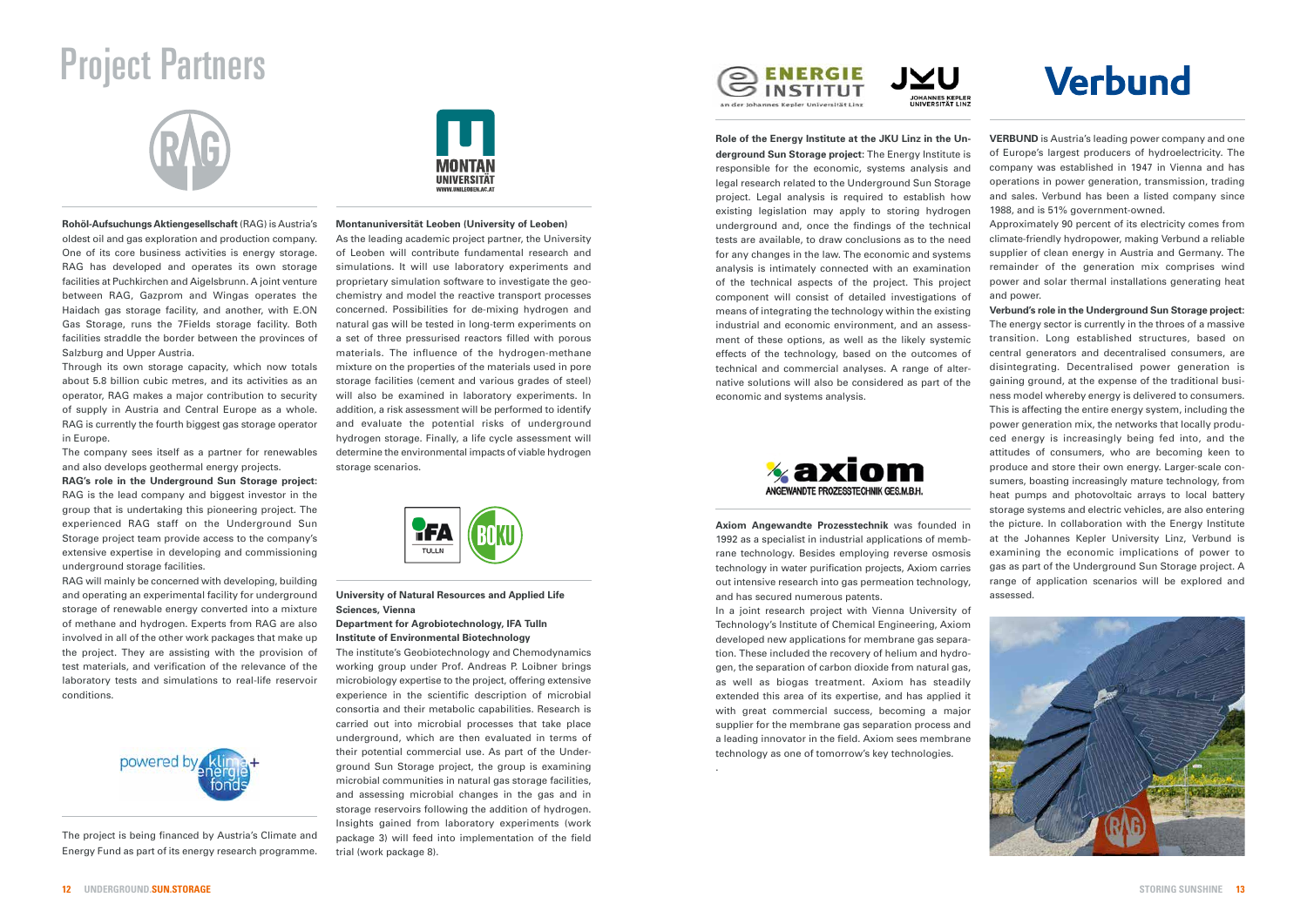**Contact** 

**NAFTA** is a modern company with extensive 40-year experience in natural gas storage and underground facility development and, at the same time, it is the Slovak leader in exploration and production of hydrocarbons with this storage capacity currently stands at 2.6 bcm. NAFTA is participating in the "Underground Sun Storage"-project with reactive transport modelling, analysis of impact on subsurface completion, design and supplying of compressor for parts of testbed facility.

![](_page_7_Picture_3.jpeg)

It is the central mission of the **DVGW** to advance the gas and water industry in both the technical and technical-scientific context. In pursuing this objective, the DVGW bases its activities on the current requirements of its members, and on the objectives declared in the statutes, i.e. safety, hygiene, and environmental protection.

The DVGW has been working for the gas and water industry as an independent and unbiased technicalscientific association since 1859, the objective being to create a basis for the safe and technologically flawless supply of gas and water. The Technical Rules issued by the DVGW form the core of this basis. These rules have been devised by the various DVGW bodies and enjoy quasi-legal status, which at the same time ensures the self-administration of the industry.

![](_page_7_Picture_6.jpeg)

**ETOGAS GmbH** develops, builds and sells turnkey power-to-gas plants that can be used to convert electricity into hydrogen and/or methane (synthetic natural gas, SNG). The plant engineering firm is based in Stuttgart and has 20 employees. It is a leading developer of power to gas technology. In the Underground Sun Storage project, Etogas is providing the centrepiece of the facility, the electrolyser.

![](_page_7_Picture_8.jpeg)

**Hychico** was established in 2006 and its main activities, located in Argentine Patagonia, are power generation from renewable sources and the production of hydrogen and oxygen. The Pilot Project, composed of an Hydrogen Plant and a Wind Park, is currently producing High Purity Hydrogen (120 Nm<sub>3</sub>/h and 99,998 % purity), and the Wind Park is selling the energy through the National Wholesale Electric Market through the national grid. Our current challenge is to test the storage of hydrogen in depleted gas reservoirs as a peaking facility to fuel a turbine or gensets also with natural gas and to study possible methanation processes in the well.

# Cooperation Partners

![](_page_7_Picture_1.jpeg)

**Stephan Bauer** Project Manager

stephan.bauer@rag-austria.at www.underground-sun-storage.at

Rag and its partners achieved an important milestone with the inauguration of the research facility on the 5th of October 2015. After the opening ceremony in the presence of Federal Minister Alois Stöger and Managing Director of KLIEN Theresia Vogel the research facility was presented to the public.

![](_page_7_Picture_12.jpeg)

f.l.t.r.: Project Manager Stephan Bauer / RAG, MD Kurt Sonnleitner / RAG, MD Theresia Vogel / KLIEN, FM Alois Stöger / BMVIT, CEO Markus Mitteregger / RAG, MD Michael Längle / RAG

![](_page_7_Picture_14.jpeg)

# Opening of the Research Facility